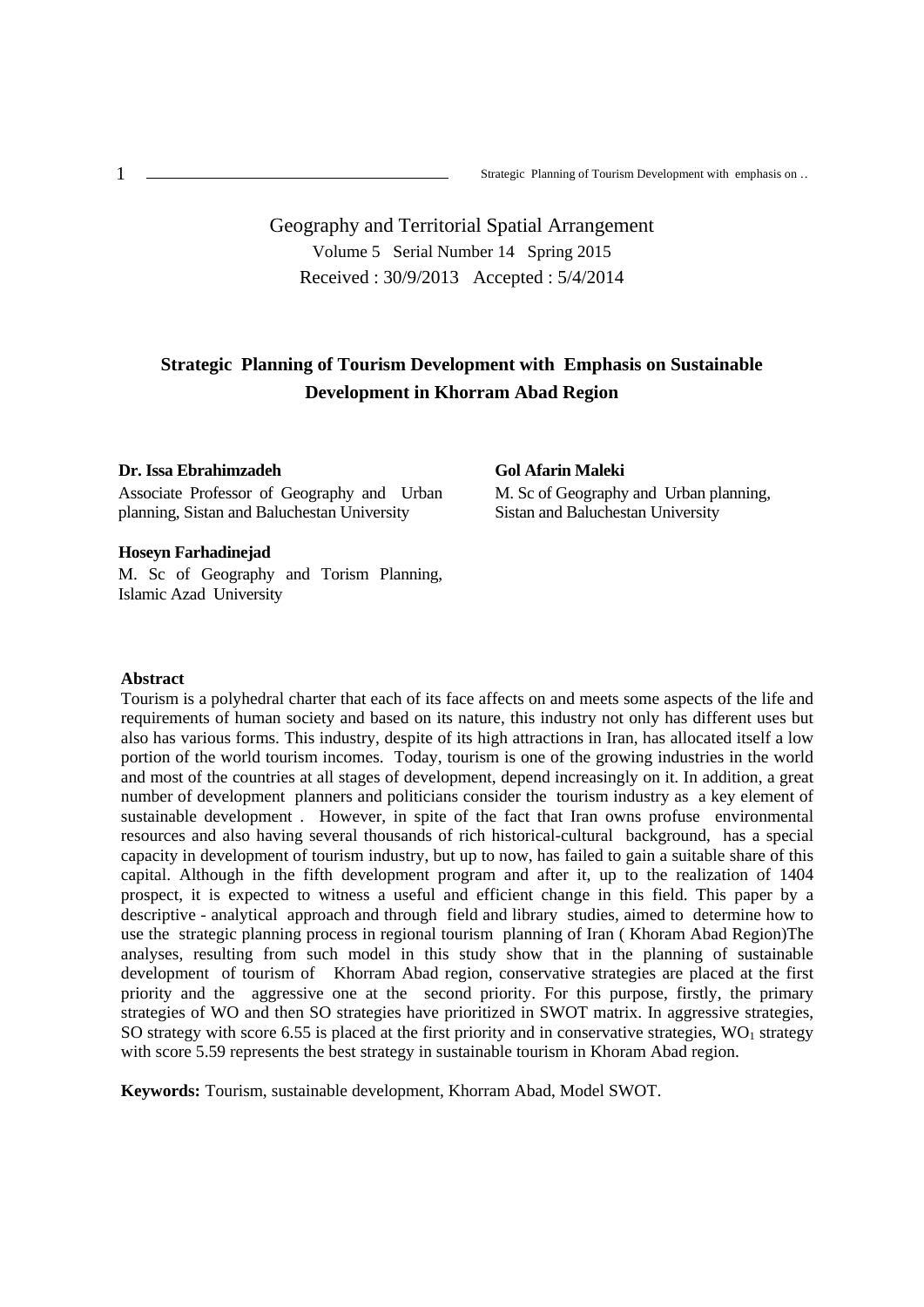# Geography and Territorial Spatial Arrangement Volume 5 Serial Number 14 Spring 2015 Received : 23/9/2013 Accepted : 8/10/2014

## **The Pathology of the Relationship Between City Council with Political System in Iran (Explaining the Principles of Administrative Decentralization in the Local Government)**

**Reza Allahverdizadeh** Ph.D Student of Political Geography-Tarbiat Modares University

**Dr. Ali Valigholizadeh** Assistant Professor of political geography , Maragheh- University

## **Dr. Mahdi Sanei**

Assistant Professor of Public Administration- Shahrood Islamic Azad University.

## **Abstract**

City councils together with village councils are the base councils for high-ranked councils. There are a great number of shortcomings and defeciencies for the function of city councils at local government level. One of such problems is the performance of the administrative decentralization principle in the city council. The principle which its performance is relevant with the governing political system. The present article has studied the pathology of the city council relation with the political system. Definition of the features for administrative decentralization. The dominant view point in pathology study is the relationship of the city council with the political system. This study, from the objective point of view is a functional type and from the nature and method is a descriptive- analytical one. The ordinary laws of the city council, implementation by laws of the city council and other highranked laws and plans were analyzed. Based on the research findings, city council is faced with some problem in 5(five) dimensions as the following: (1) the legal position of the city council in the constitution and the laws for developmental plans of the country, (2) ) elections of the city council members, cancellation of membership and dissolution of city council, (3) legal personality of city councils, (4) budget and financial resources of the city council-Municipality, (5) the authorities and independence of city councils in relation with the state organizations and offices is weak . The ambigious and unclear view of the Constitution to ward the Islamic councils in general and city council as particular has caused different interpretations based on the time and existing conditions about the position of city councils. The unclear approach of the Constitution and the interpretation of high ranked foundations and the votes of legal and judicial foundations had a negative effect on the principles of city council decentralization.

**Keywords:** city council, pathology, political system, laws of councils, administrative Decentralization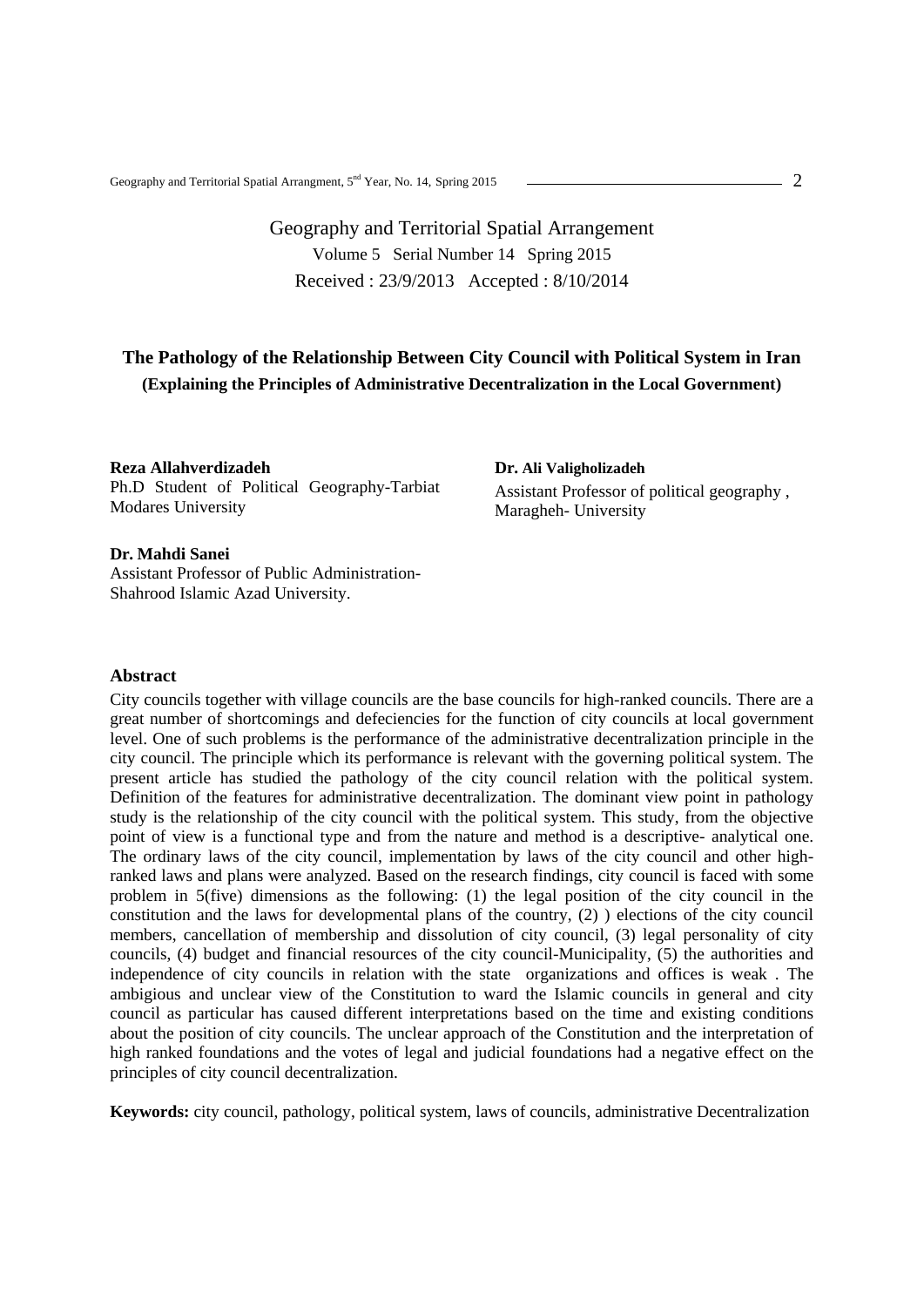Geography and Territorial Spatial Arrangement Volume 5 Serial Number 14 Spring 2015 Received : 24/12/2013 Accepted : 22/6/2014

## **An Analysis on Evaluating the Quality of Social Sustainability in Districts No.2 and 3 of Sabzevar City**

**Dr. Seyyed Hadi Hosseini** Assistant Professor of Geography and Urban Planning, Hakim Sabzevari University

**Kazem Aliabadi**  Geography and social studies Department, Hakim Sabzevari University

#### **Dr. Alireza Hamidiyan**

Assistant Professor of Geography and Rural Planning, Hakim Sabzevari University

## **Abstract**

Social sustainability is a concept that is largely in line with the dimensions of quality of life and Encompasses a wide range of concepts such as social development, social capital, participation, equity and belonging a sense of security and ... . Among the different aspects of sustainability, social mutual interactions have a vanguard and scouts role. The social aspect is important because every thing and every event occurs within a social context. Accordingly, the objective of this study was to identify the criteria and analyzing the social sustainability in Iranian urban area. The case study is Sabzevar City in Khorasan Razavi Province. The population of this city in 2012 has been 230000 persons. Research methodology is descriptive - analysis method. data collection based on secondary data analysis and the survey technic and descriptive and inferential statistics were used in data analysis. Statistical society of research is 19692 of families in 2 and 3 regions of Sabzevar municipality. Sample size is 382 families that was chosen by random sampling method. The findings of this research shows that in case study area, indicator of social sustainability has not been in a very good condition. Average of social sustainability score has been 2.85 which is lower than average of social sustainability i.e. 3. The most unsustainability has been on social capital, participation in urban affairs and sense of social security indicators and also the uppermost social sustainability on sense of place, spatial justice and economical enjoyment has been existed. Surveys also indicated that indicators such as social capital (0.516), spatial justice (0.294) and sense of place (0.192) have had the most importance role in social sustainability of the study area. More investigations indicated direct correlation between independent indicators such as type of dwelling owner and time of habitancy in neighborhood with social sustainability. And also, findings show inter correlation between constituent indicators of social sustainability such as social capital, sense of place, sense of social security, spatial justice, participation in urban affairs and economical enjoyment which this issue shows urban sustainability and special urban social sustainability need to systemic and holistic approach. With attention to the important role of social capital in urban social sustainability, seems that it is essential for urban managers to with physical planning and urban space designing, participation of citizen in process of decision making and decision making in urban regions and neighborhoods, creation of urban council of neighborhoods and other policies create and improve urban social capital.

**Key Words:** Sustainable Development, Urban Sustainability, Social Sustainability, Sabzevar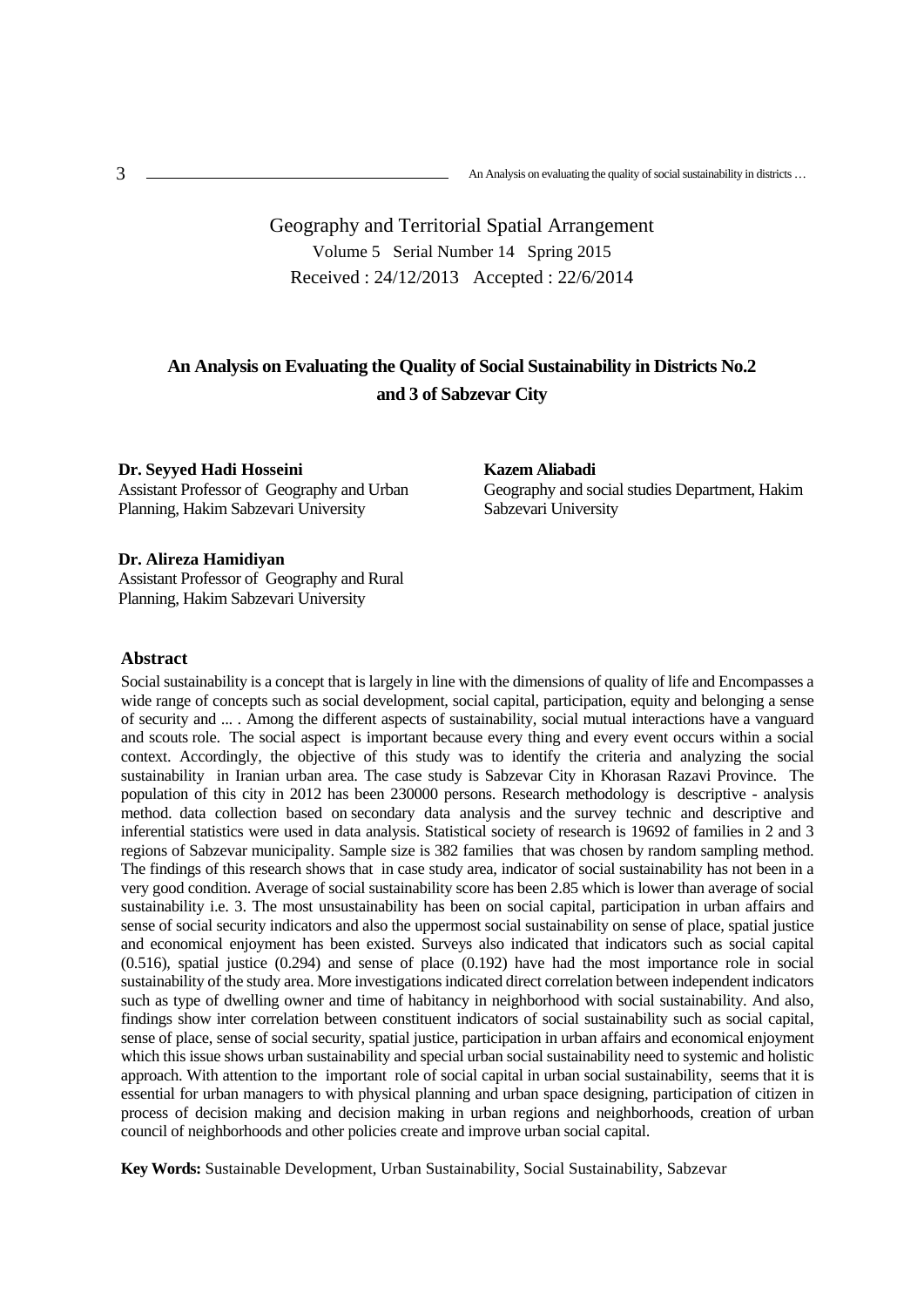# Geography and Territorial Spatial Arrangement Volume 5 Serial Number 14 Spring 2015 Received : 5/1/2014 Accepted : 20/10/2014

## **Review the Changes of Spatial Autocorrelation Patterns Within a Decade of Precipitation Over the Last Half-Century in Iran**

**Dr. Bohlool Alijani**  Ph.D of climatology, Kharazmi University

**Saeede Ashrafi**  Ph.D candidate of climatology,Tabriz University **Mahdi Doostkamian**  MSc of climatology, Zanjan University

**Fahime Shakeri**  MSc student of climatology, Kharazmi University

## **Abstract**

Precipitation is the most variable climatic elements. These changes occur in the area in both the spatial and time dimension in the form of climatic condition of the area. The aim of this study is the review of the spatial correlation pattern of changes within a decade of precipitation over the past half-century in Iran . For this purpose, the daily precipitation data was extracted by using 664 synoptic and climatic stations during the time period of 1961-2011 and was used as the data base (Asfazari data) .For obtaining the changes information of a decade's precipitation in Iran, the methods of ground statistics such as spatial autocorrelation of global Moran index , local Anselin index of Moran and Hotspots and also planning facilities in Matlab, Surfer and GIS environments have been used. The results obtained of this study showed that the changes of precipitation during one decade in Iran has a high cluster pattern. However, based on local Moran index and hot spots , precipitation at coastal areas and some parts at the west and south west of Iran( mainly Zagros mountains) had a positive spatial autocorrelation (precipitation clusters with high value) and parts of central areas and also parts of the south east of the country ( mainly Zabol) had a negative autocorrelation ( precipitation clusters with low value). In other areas of Iran, precipitation has had no significant pattern or spatial autocorrelation. For the purpose of reviewing the changes of precipitation cycles, spectrum analysis method has been used. The results obtained from the said method indicates the existence of short and medium term cycles in annual precipitation of the country.

**Keywords**: rainfall, pattern, spatial autocorrelation, Moran local and global hot spots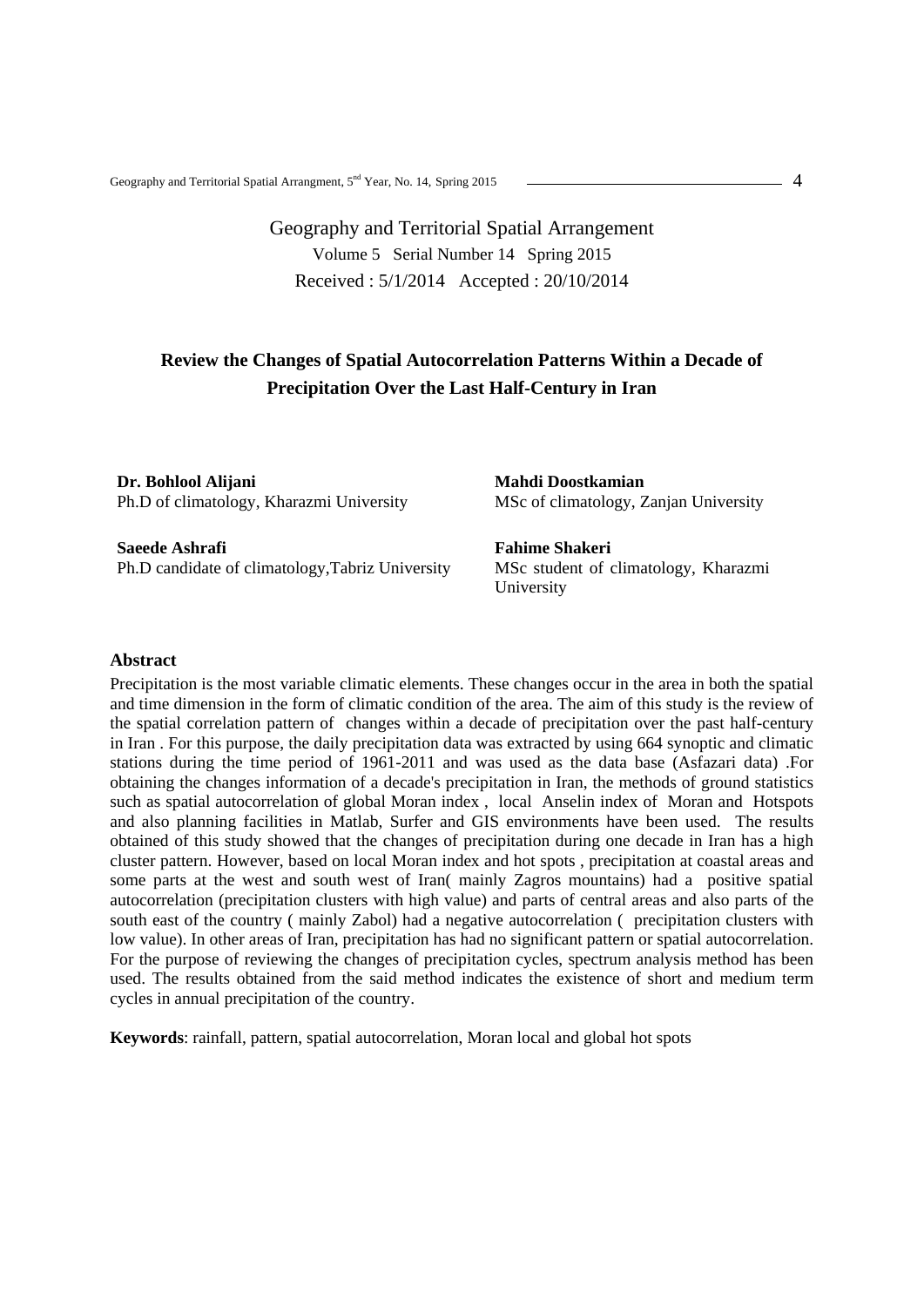Geography and Territorial Spatial Arrangement Volume 5 Serial Number 14 Spring 2015 Received : 24/10/2013 Accepted : 19/7/2014

# **Assessment the Capacity of Tourism Development Using Sustainable Development Approach in the Border City of Urmia**

**Dr. Nader Zali**  Associate Professor of Urbanization, Guilan University

**Yaghoob Ismaeelzaheh**  MSc student of Regional planning, Guilan University

#### **Abstract**

By entering in to the third millennium, different countries around the world use the economical resources in development of the countries including the tourism. The Urmia city is one of the most suitable regions for tourism development and by planning in this context economical, cultural, and infrastructural development can be achieved in the city. Research method is descriptive- analyticaldevelopmental one. Data gathering is library- surveying method and after gathering questionnaires from local population, tourists and tourism organization staffs, the information was analyzed using Delfi technique and SWOT model. Research results show that the best suitable strategy of tourism in Urmia city is WO strategy with score 3.266. Thus, it is necessary to develop governmental and private investments for developing tourism infrastructures, education of professionals for optimal use of Urmia capacities, expansion of public spaces, encourage of people for using public transportation systems, advertising about its tourism attractions for recognizing the areas' potentials at national and international levels, educating local communities to obtain proper behavior by tourists, developing tour agencies in introducing tourism attractions, and reviving Urmia lake for attracting native and foreign tourists.

**Keywords:** Urmia city, Tourism Development, Strategic Planning, SWOT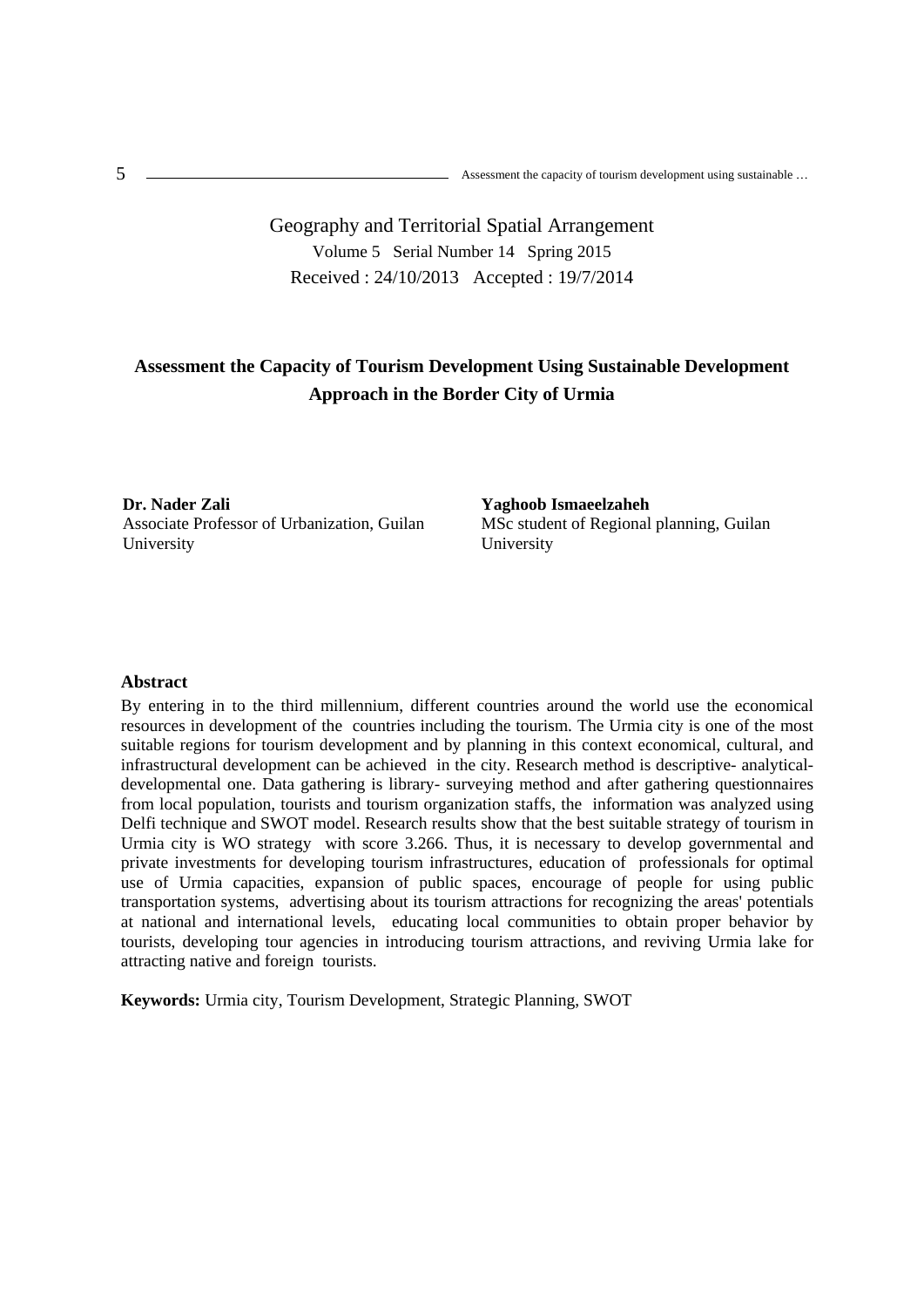# Geography and Territorial Spatial Arrangement Volume 5 Serial Number 14 Spring 2015 Received : 9/1/2014 Accepted : 23/11/2014

# **Explanation of Educational Inequality and Presenting Educational Development Model Inorder to Monitor and Achieving Educational Equity Case Study: Educational Districts of West Azarbaijan Province**

**Maryam Sameri** 

Ph.D candidate of educational management,Urmia University

**Dr. Mirmohammad Seyed abbaszadeh**  Assistant Professor of Urmia University

**Dr. Mohammad Hassani**  Associate Professor of Urmia University

**Dr. Mirnajaf Mousavi**  Associate Professor of Urmia University

## **Abstract**

This study was conducted with the aim of explanaing and modeling educational inequality in 24 educational districts in west Azarbaijan province using educational indicators analysis. The research is of descriptive – analytical type. The statistical society is the 24 educational districts in West Azerbaijan province. Documentary method was used for collecting the required data and information. SPSS software is used for data analysis. TOPSIS models, dispersion coefficient, path analysis and neural networks were used for data analysis. Ranking results of districts by using TOPSIS technique shows that there is an inequality between educational districts of the province and amomg the 24 educational districts of West Azerbaijan province , Boukan and Soomaye Baradoost are the richest and the most deprived Educational districts of west Azerbaijan respectively . The dispersion coefficient used for measuring the inequality, indicates that the highest inequality 0.828 was for the student's indices and the lowest with 0.3 was for the educational progress indices. Based on the results of path analysis, student indices and physical facilities, respectively, have the highest and lowest impact on the inequality of educational districts. Neural network analysis shows that economic indicators and human resources respectively, had the most and the least importance in inequality of educational districts.

**Keywords**: Educational Inequality, Educational Indicators, Educational district, West Azarbaijan Province.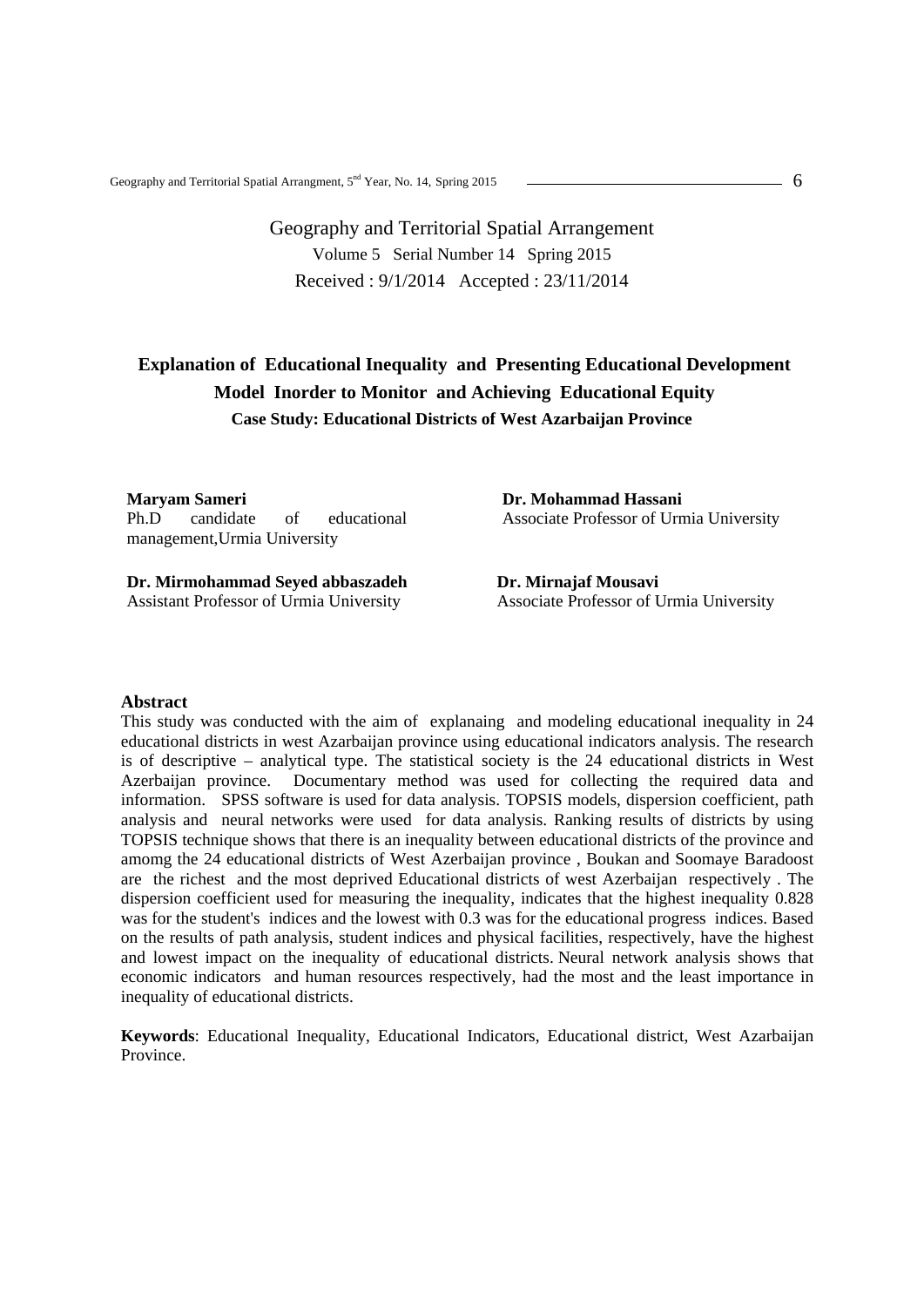$t$ **T Evaluating the need for public parking in urban areas by using mathematical ...**<br>Evaluating the need for public parking in urban areas by using mathematical ...

# Geography and Territorial Spatial Arrangement Volume 5 Serial Number 14 Spring 2015 Received : 15/1/2014 Accepted : 16/9/2014

# **Evaluating the Need for Public Parking in Urban Areas by Using Mathematical and Statistical models, Case Study: Kerman City**

## **Dr. Hossein Ghazanfar pour**

Associate professor of Geography and Urban planning, Shahid Bahonar University

## **Hamide Afshar Manesh**

Ph.D candidate of Climatology, Kharazmi Tehran University

**Marziye Agha Alikhani**  Ph.D candidate of Geomorphology, Kharazmi Tehran University

**Aila Gholizadeh**  MS.c of Geomorphology

## **Abastract**

The 20th century has caused a great deal of growth and development for the countries of the world, of which was the development of industry and technology, urbanity, and car entrance to people's life which continues in 21 century. Urban life is influenced by a lot of challenges such as urban transportation, the increase of private car, traffic, parking deficiency and parking place of vehicles.

Large cities are faced with two major problems in the field of urban transportation:

1- Ever- increasing of vehicles especially private vehicles

2- Parking deficiency.

Large cities and metropolis are faced with more difficulties in this field. kerman city has a lot of difficulties in the field of transportation due to dense population, concentration of urban activities in the center of the city, and wide area of worn- out textures. Parking deficiency is one of the difficulties of this city which is dealt with in this research. The aim of this article is evaluating the need for parking in Kerman city. The research method is qualitative and analytical type. Different methods of mathematics and statistics were applied such as the conventional weight model, AHP, Topsis and Fuzzy approaches along with the detection of those areas of the City which held the higher demand for parking spaces in Kerman. The attempt was to discover the preferable model for the detection of these areas. In order to obtain Zoning Maps of the layers of information on the distance from the mal, the concentration of commercial centers, health care centers, and administrative centers, the population, the distance from the high way, the distance from boulevard, and street, also the distance from the colleges and universities (educational centers in the city) , from the cultural centers , and parking spaces were taken into consideration. To evaluate the models, the relevant layers of the available public parking and the location of the mal was considered. Final results revealed that most of the areas which highly require parking spaces are located in the center of the city and the conventional weight model best demonstrated this demand than other models and AHP and TOPSIS , Fuzzy show the high need to parking at a lower level.

**Key words:** potential measurement of parking spaces, mathematical and statistical models, Kerman City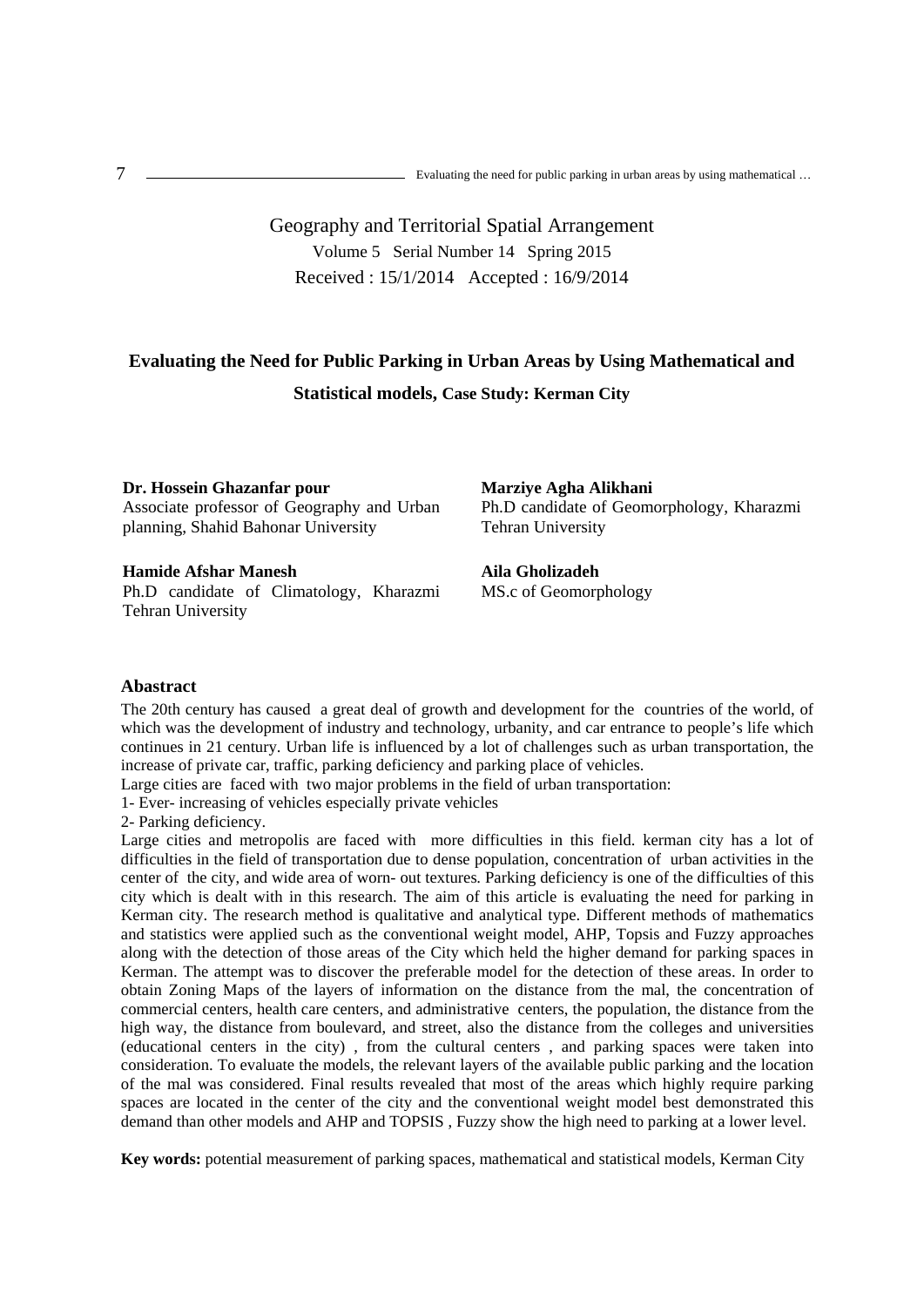# Geography and Territorial Spatial Arrangement Volume 5 Serial Number 14 Spring 2015 Received : 29/10/2013 Accepted : 18/7/2014

## **Identification the Role and Effect of Natural Sub Urban Parks on Tourism Development Case Study: Suburban Parks of Isfahan City**

**Dr. Safar Ghaedi Rahmati**  Associate Professor of Geography and Urban Planning, Tarbiyate Modarres University

**Forouzan Pirayesh**  MS.c , Najaf Abad Islamic Azad University

## **Abstract**

The green spaces of the suburbs and existing parks inside the cities not only have recreational worth and is a place for spending people's leisure time, but also in most of the time they cause the development of tourism spaces of the city. This article studies 7 (seven ) parks in Isfahan city which tourists use them as temporal settlement areas. In this study, by using statistical methods, the data gathered through questionnaire, have been reviewed and analyzed and the satisfaction degree of tourists about the facilities and services of settlement places in outskirt parks of the city( special for tourists)have been studied and the obstacles and problems were identified, also for spatial analysis , AHP method ( analysis of network process) has been used.The findings showed that , by considering the indices of access, safety, environmental and economical, among the seven under study alternatives, (Najvan, Sofeh, Fadak, Esteqlal, Qaemieh, Sharq and Sad-hektary) , Fadak park obtained the first priority, which through the proper planning and management for equipping the outskirts parks as the recreational and pleasure sites for tourists and presenting recreational and accommodation facilities in these places, it is possible to decrease the problems of tourists' presence in Isfahan city.

**Key words:** tourism, green space, Isfahan city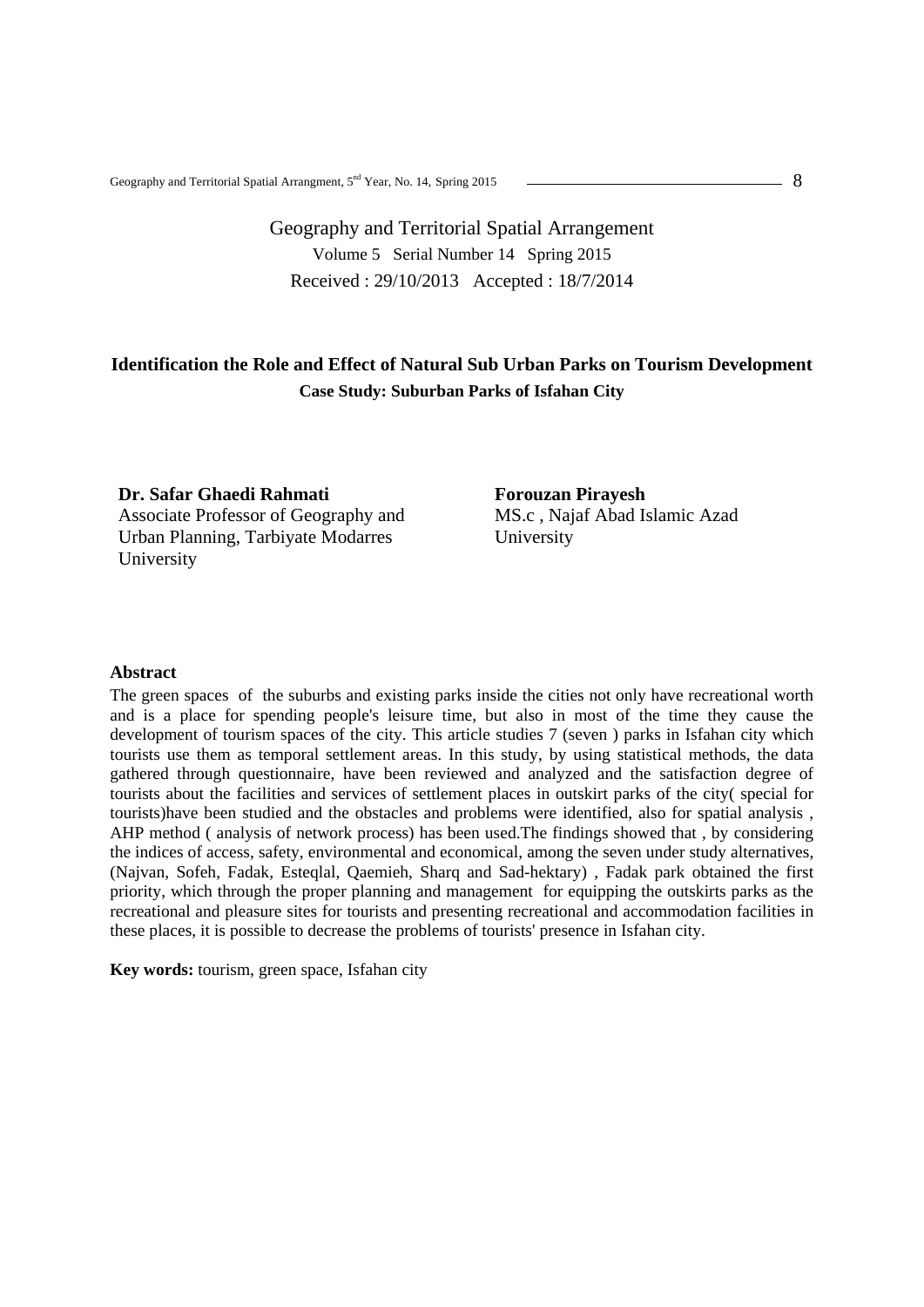Geography and Territorial Spatial Arrangement Volume 5 Serial Number 14 Spring 2015 Received : 13/2/2014 Accepted : 11/1/2015

## **Zoning the Landslide Hazard and its Impact on Instability of Urban Settlements Case Study: Gorgan Zybashhr**

**Dr. Abolghasem Amir Ahmadi**  Associate Professor of Hakim Sabzevari University

**Malihe Mohamadnia** M.S. Student of Geomorphology Hakim Sabzevari University

**Abstract** 

Instablity of side hills specially the risk of land slide are the main hazards in sloped area with loose soil and usually have high frequency. The hill area of Ziba shahr in Gorgan,due to the spread of Loose hills and Low resistance soil , also, changing sloped areas into residential areas and construction and civil activities on gable roofs in order to establish road , building and etc. has particular sensitivity against risk of land slide .In this study, it is tried to investigate about the effective factors on the instability of the area by emphasizing on geomorphology. Data used in this study are, topography and Geology maps, land uses , Gorgan urban map, satellite images together with field visit. Analysis method, on the basis of the existing data is apriority . for data analysis ,the relevant maps transferred to GIS area and by using AHP model ,the risk of land slide in area was evaluated. Totally 8 main criteria related to land slide phenomenon were analyzed, these criteria were classified as separate map factor and were valued by Statistical methods and consult with experts. Final produced map in area showed that, slop factor 15.8 percent, geology and soil flexibility 28 percent , fault 14 percent and land use 12.3 had the most effect on land slide in area. So the area is instable and avoiding of danger limitation is optimized.

**Key word:** landslide, AHP, GIS,Rural settlements , Gorgan city

**Ramesh Tamaskani** Master of Physical Geography- Hakim Sabzevari University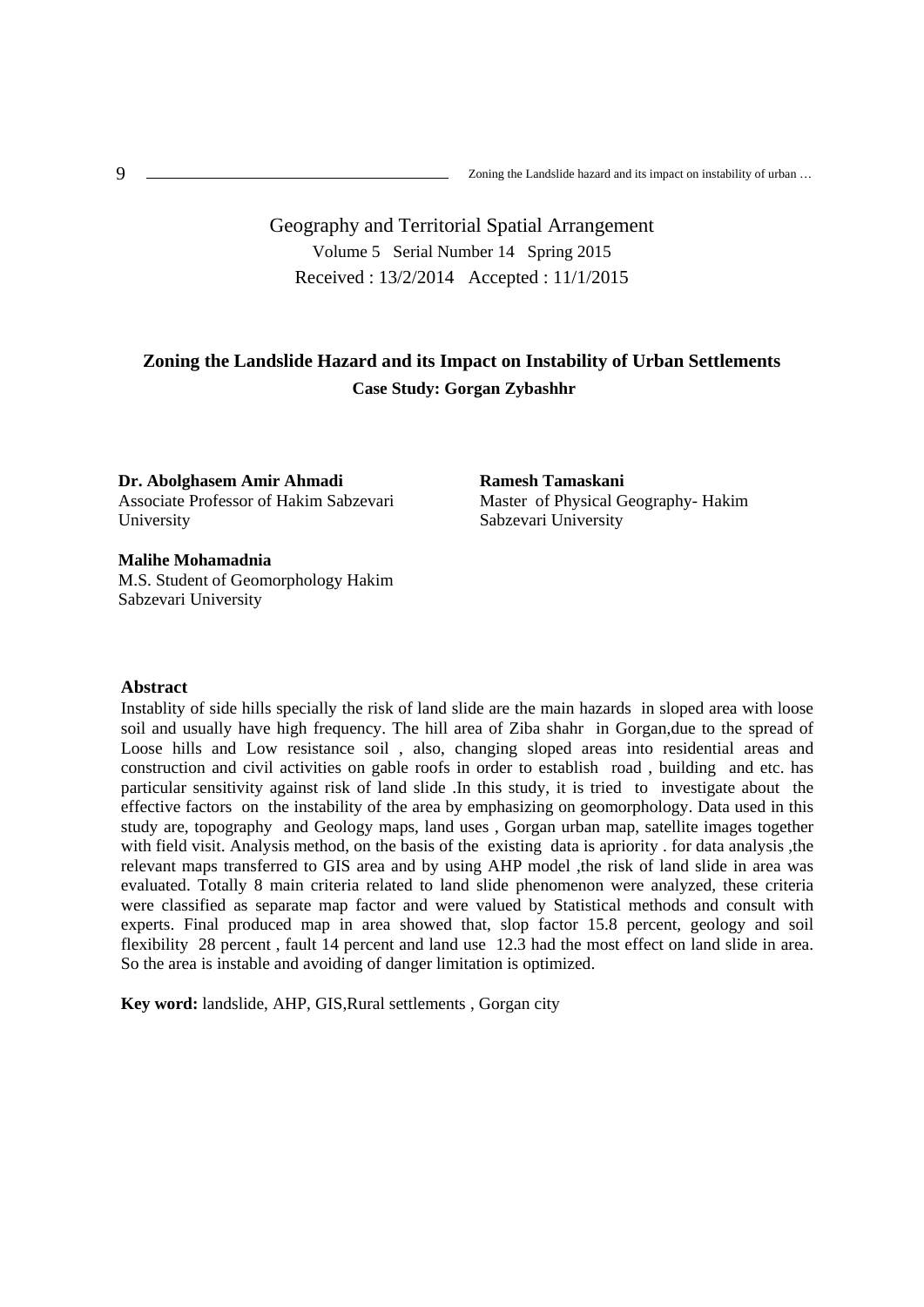# Geography and Territorial Spatial Arrangement Volume 5 Serial Number 14 Spring 2015 Received : 12/12/2013 Accepted : 26/6/2014

# **Physical Vulnerability Modeling of Urban Textures Against Earthquake in GIS Environment, Case Study: Shiraz City, 3rd Municipal District**

**Parisa Moshksar** Msc. Student of urbanization, Shiraz University

**Dr. Hasan Izadi**  Associate professor of urbanization, Shiraz University

**Dr. Ali Soltani**  Associate professor of urbanization, Shiraz University.

**Dr. Mohammad Reza Bazregar**  Associate professor of urbanization, Shiraz University

#### **Abstract**

During the recent eighty years, a major part of our country has greatly damaged by earthquakes. Therefore, the safety of the cities against the natural hazards is one of the main objectives of urban planning and in this direction, the first step is identifying the Vulnerability of urban elements by using the existing models and methods in this field. Shiraz region exposed repeatedly with devastating earthquakes even with long time distances and a large part of Shiraz has been destroyed about 5 times in the last 900 years. In this study, the effective factors influencing on the physical vulnerability of the 3rd municipal district of Shiraz city against earthquakes has been studied with using vulnerability indicators such as compatibility or incompatibility land uses, building structures, building quality, etc. in a GIS environment. This study shows that organic textures, irregular communication network and lack of proper civic facilities can cause urban vulnerability against the earthquake. After performing the analyses, it was recognized that by considering these factors, district No. 3 is highly vulnerable against earthquake. so that about 65% of the buildings located in this area are in High - very high vulnerability categories. If the earthquake intensity is being considered in the assessment, this percentage will be vary. Therefore, study of such criteria in this area is necessary for reduction of earth quake effects.

**Keywords**: Vulnerability, Earthquake, External factors, GIS, 3<sup>rd</sup> municipal district of Shiraz city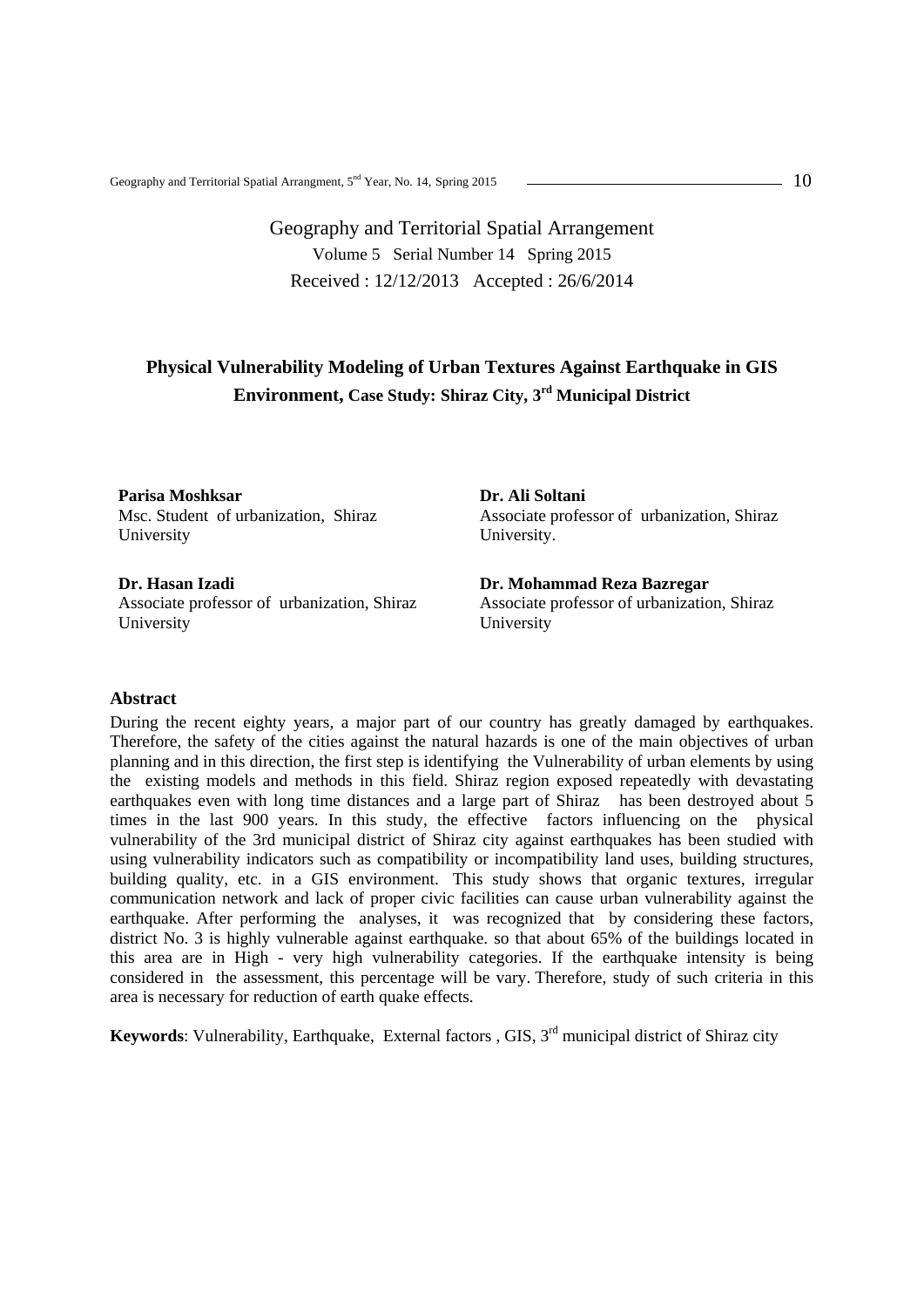# Geography and Territorial Spatial Arrangement Volume 5 Serial Number 14 Spring 2015 Received : 1/1/2014 Accepted : 13/9/2014

# **Identification of Suitable Areas for Ecotourism Development by Using Analytic Network Process, Case Study: Khorram-Abad County**

**Maryam Niknejad**  MS.c student of Forestry, Ilam University

## **Omid Karami**

Ph.D candidate of Forestry science, University of Agriculture Science and Natural Resources of Sari

## **Abstract**

Ecotourism is a purpose-built journey to nature for recognition of natural and cultural history of environment without changing and destruction of ecosystems and environment; and creation of economical activities which leads to proper utilization of environmental resources and job creation for local societies. Evaluating the capacity of Khorram-Abad county for ecotourism is essential for achieving sustainable development in the region. For evaluation of ecotourism capability of the region, by using the Analytic Network Process (ANP) and geographic information system (GIS), firstly, according to the conditions of the study area and experts knowledge, five clusters including climate, morphologic, geo-pedometery, environmental and socio- economy were considered that any cluster has many sub-criteria. The relations between these clusters and sub-criteria were determined. For determining the relations among these clusters and sub-criteria, a number of questionnaires distributed among the experts and used to obtain their judgments about the relative importance of each criterion in ecotourism capability. At the next step, based on the limited super matrixes, the final weight of nodes was calculated. The weights of nodes in evaluating process were extracted by calculating the geometric mean of the questionnaire weights as well. After determining the weights of nodes, they were transformed to data layers. Finally, capability map for ecotourism was provided using WLC (Weight Linear Combination) technique in GIS. The results showed that 7.65 and 32.93 percentages of the study area have excellent and good conditions respectively and 6.85 percentages of the study area doesn't have any ecotourism capability.

**Keywords:** Ecotourism, Capability of Ecotourism, ANP, GIS, Khorram-Abad**.**

**Dr. Ali Mahdavi**  Assistant Professor of Forestry, Ilam University